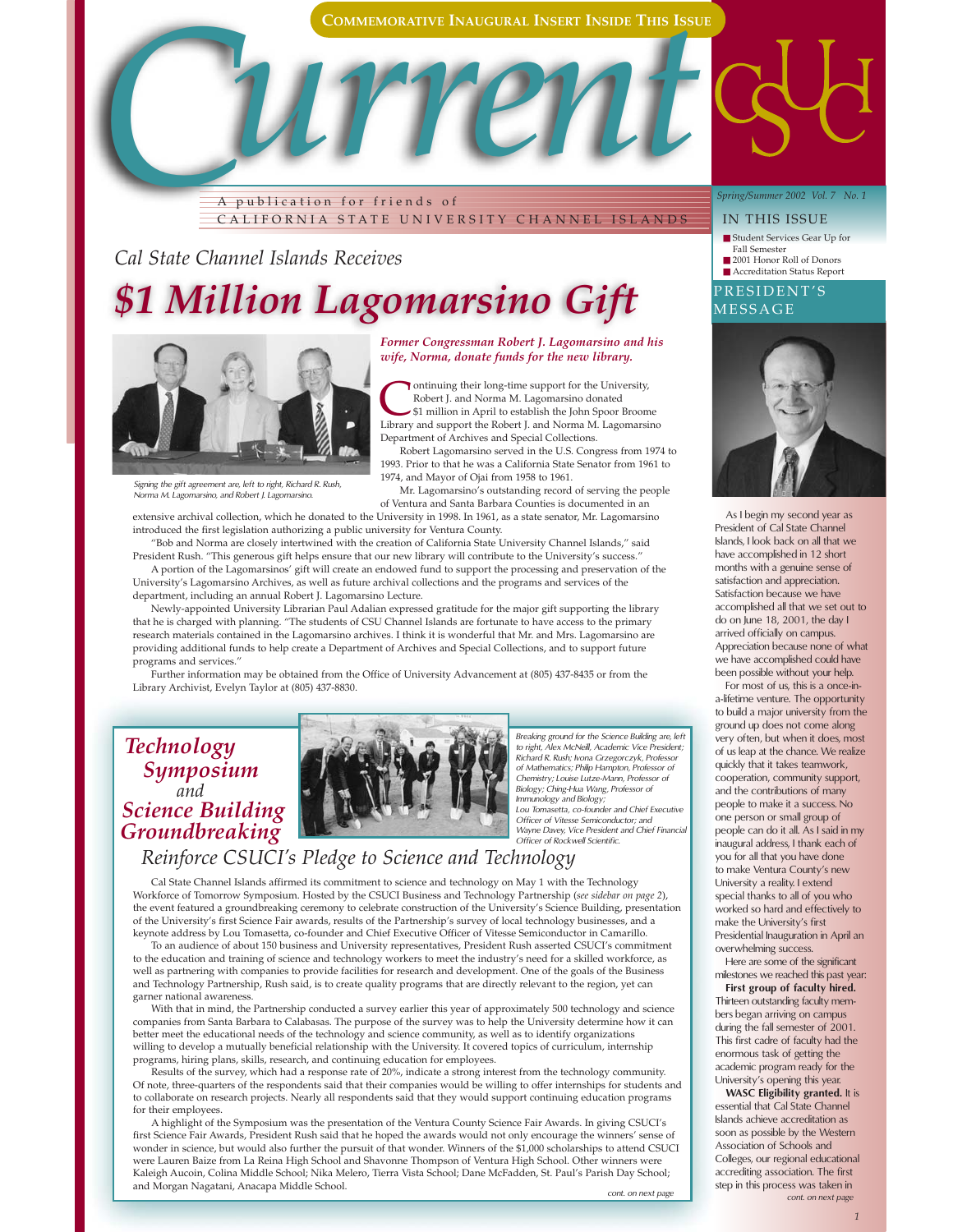## PRESIDENT'S MESSAGE, CONT.  $NENS$   $IN$   $BRIEF$

October of 2001 when WASC made the significant determination that Cal State Channel Islands meets all the requirements to proceed through the accreditation application process.

First group of administrators hired. We carried out a number of national searches to identify the vice presidents and other high-level administrators to meet the demands of a rapidly growing campus. By January, the President's Cabinet was in place. The members of the Cabinet are Alexander McNeill, Academic Vice President; Joanne Coville, Vice President for Finance and Administration; Alma D. González, Vice President for University Advancement; Wm. Gregory Sawyer, Vice President for Student Affairs; Mary Ann Dase, Chief Information Officer; and Ted Lucas, Executive Assistant to the President. We also recently hired the first University Librarian,

Paul T. Adalian, Jr. and the Director of Institutional Research, Ernie Gonzalez.

**Academic Master Plan approved.** This spring the Board of Trustees approved the initial academic programs that were developed by the faculty, with the following majors to be offered immediately: Art, Biology, Business, Computer Science, English, Environmental Science and Resource Management, Liberal Studies, Mathematics, and a Teaching Credential program. Other majors and programs will be added in the coming years.

**WASC Institutional Proposal accepted.** *Please see WASC article on page 8.*

**Groundbreaking for Science Plaza.** *Please see Technology article on page 1.* 

**Broome Library approved.** The Board of Trustees in the spring approved the plans for the new John Spoor Broome Library, which will form an axis with the Science Plaza, the two being connected by a pedestrian mall in the

center of the campus. Construction on the new library is expected to begin in the spring of 2003.

**Lagomarsino Archives Funded.** In early April the University celebrated the receipt of a \$1 million gift from Bob and Norma Lagomarsino that will support the new John Spoor Broome Library and the Robert J. and Norma M. Lagomarsino Department of Archives and Special Collections. *For more details, please see page 1.*

**Dedication of University Glen.** Formerly referred to as East Campus housing, University Glen became a reality at a dedication ceremony in May. Phase I of the project consists of 208 homes, apartments, and townhouses, with completion expected this fall semester.

**Second group of faculty hired.** Seventeen new faculty members will join their 13 colleagues this fall. This group represents an intensive recruiting and interviewing process by our present group of faculty, and as a result we now have 30 excellent and highly qualified professors. *For more details, please see page 8.*

And now, as we look forward, here are some of the major events scheduled for the immediate future:

**Grand Opening.** The day we have all been waiting for is Friday, August 16, 2002. Please plan to attend this major event in the life of the University. You are also invited to attend and participate in other events that will be scheduled for the days leading up to the Grand Opening. Invitations will be in the mail early this summer.

**President's Dinner.** The President's Dinner will be held on Saturday evening, August 17. Please put this date on your calendar, and expect an invitation soon.

**Arrival of our first students.** It will be an exciting day for all of us when our first students arrive on August 26, the first full day of classes. We expect more than 500 students, almost all of whom will be transfer students from local community colleges. They will choose from a list of more than 125 courses in both day and evening sessions.

It is appropriate to close by mentioning our first group of students because without them, we would have no reason to be here. As a learning-centered University, we exist primarily to meet the needs of our students — to provide them with a high quality education that will enable them to become thoughtful and productive members of a democratic society. I have spoken often of building a student-friendly institution — a University where the bureaucratic barriers to obtaining an education have been removed. We want to ensure that students move through the educational maze with as little hassle as possible. As I have said many times before, and will continue to emphasize, "We're here for the students."

### *More Than 400 Students Now Admitted for Fall Semester*

The application process for the fall 2002 semester began October 2001. For its inaugural year, Cal State Channel Islands will admit only upper-division transfer students who have already completed their first two years of study in a community college or university.

We will offer eight majors: Art, Business, Computer Science, English, Liberal Studies, Biology, Environmental Science, and Math, and one graduate-level



Teaching Credential in multiple subjects. To date, a total of 882 applications have been received; about one-quarter through the Web application process. Liberal Studies is the most popular major so far with 294 applicants, followed by Business with 218. The Admissions and Records Office is working with applicants on a regular basis, notifying them about missing or incomplete documents, and evaluating the required transcripts. More

than 436 students have now been formally admitted. After admission, students will be invited to the campus during the summer for advising and orientation. Registration for courses begins in July.

#### *Financial Aid for Our First Students*

Cal State Channel Islands will welcome the first class of transfer students this fall with a combination of grants, loans, and scholarships administered by the Financial Aid Office. Students have been able to apply directly to the U.S. Department of Education and list Cal State Channel Islands as their institution of choice for the 2002-2003 school year.

As a participant in federal, state, and CSU programs, Cal State Channel Islands has received more than 400 applications for financial aid. The University urges prospective students and parents to complete a financial aid application. Community members are encouraged to identify interested students and make them aware of the opportunities for aid.

The Department of Education has recently made the application process fully electronic. Students and parents may apply by using the federal Web site at www.fafsa.ed.gov. By listing the CSUCI school code of E00988 on the application, the Department of Education will route the data directly to the University. The financial aid staff will then contact students and their families to help them plan a successful transition. For information or assistance, please call (805) 437-8518.

#### *Oxnard Ambassadors Donate Funds for Annual Scholarship*

Cal State Channel Islands is proud to be the recipient of a new endowed scholarship. The Oxnard Ambassadors established a \$25,000 endowed scholarship (fully endowed in five years) in honor of Robert C. "Bob" McMillan, one of the group's founders. The scholarship will be awarded annually to one or more Oxnard-area business students attending the University. The 35-member Chamber of Commerce group, founded in 1968, consists primarily of area business leaders and helps promote the city of Oxnard.

"Because it's an endowed scholarship — interest earned from the initial \$25,000 donation will pay for future scholarships — it will be a lasting tribute to McMillan and the group he helped found," noted Don DeArmond, past consul general for the Ambassadors. "It was just an automatic for us to support the University and get involved." Added President Rush, "Scholarships are essential to providing access to education. We're very grateful and very delighted."

#### *California Strawberry Festival Gives Endowed Scholarship*

groundbreaking ceremony. Designed by the architectural firm Bobrow/Thomas and Associates, the two-story, 32,000 square foot structure will house eight laboratories, a 100-seat auditorium, and 16 faculty offices. Next

will be a 340,000 square foot research and development facility,

The California Strawberry Festival, a popular event held every May in Oxnard, plans to donate \$25,000 to the University for an endowed scholarship benefiting students who work in the strawberry industry or whose parents work in the industry.

"We felt strongly about wanting to establish a scholarship at this fine new institution," said Don DeArmond, chairman of the Strawberry Festival.

President Rush expressed the University's gratitude: "We are very appreciative of the festival's and the community's continued support of our efforts to establish a public institution of higher learning in Ventura County. Scholarships are an investment in our students and are vital to assisting students in meeting their educational goals."

#### *Technology Symposium, cont.*

Keynote speaker Tomasetta spoke about the University's capacity to bring together the region's science and technology firms to collectively create a technology corridor that will attract qualified workers, investors, and government support. The elements are in place to make it happen, he said, with the University being the catalyst for innovation.

After a question and answer session, Symposium attendees joined President Rush for the Science Building



*Presenting the artist's rendering of the Science Building are Michael Bobrow, Leslie Thomas, and Abayneh Mikyas of Bobrow/Thomas and Associates.*

which will have lease space available for science and technology companies

The groundbreaking ceremony, Technology Symposium, and Science Fair Awards served to symbolize not only the vitality and birth of the University, but also to demonstrate its pledge to science and technology.

#### **CSUCI Business and Technology Partnership**

**The mission of the CSUCI Business and Technology Partnership is to foster the collaboration of technology-based compa-nies with California State University Channel Islands and to promote technologi-cal excellence among its students, faculty, and staff for the benefit of the region's economic success.** 

The CSUCI Business and Technology Partnership began in response to the need to assert the University's commitment to education in science and technology, reinforce partnerships between the University and the business community, and meet the region's needs for technology-skilled workers, applied research and development.

## **We gratefully acknowledge the following sponsors of the Technology Symposium**

| Amgen                        | Pacific Coast         |
|------------------------------|-----------------------|
| California Amplifier         | <b>Business Times</b> |
| Central Coast Biotech        | Rockwell Scientific   |
| Crosby, Heafy, Roach         | Weiser Litho          |
| & May                        | Ventura County        |
| <b>Davies Communication</b>  | Biotechnology         |
| <b>First California Bank</b> | Institute             |
| Gold Coast                   | <b>VCFDA</b>          |
| <b>Venture Forum</b>         | Vitesse               |
|                              | Semiconductor         |
|                              |                       |

*2*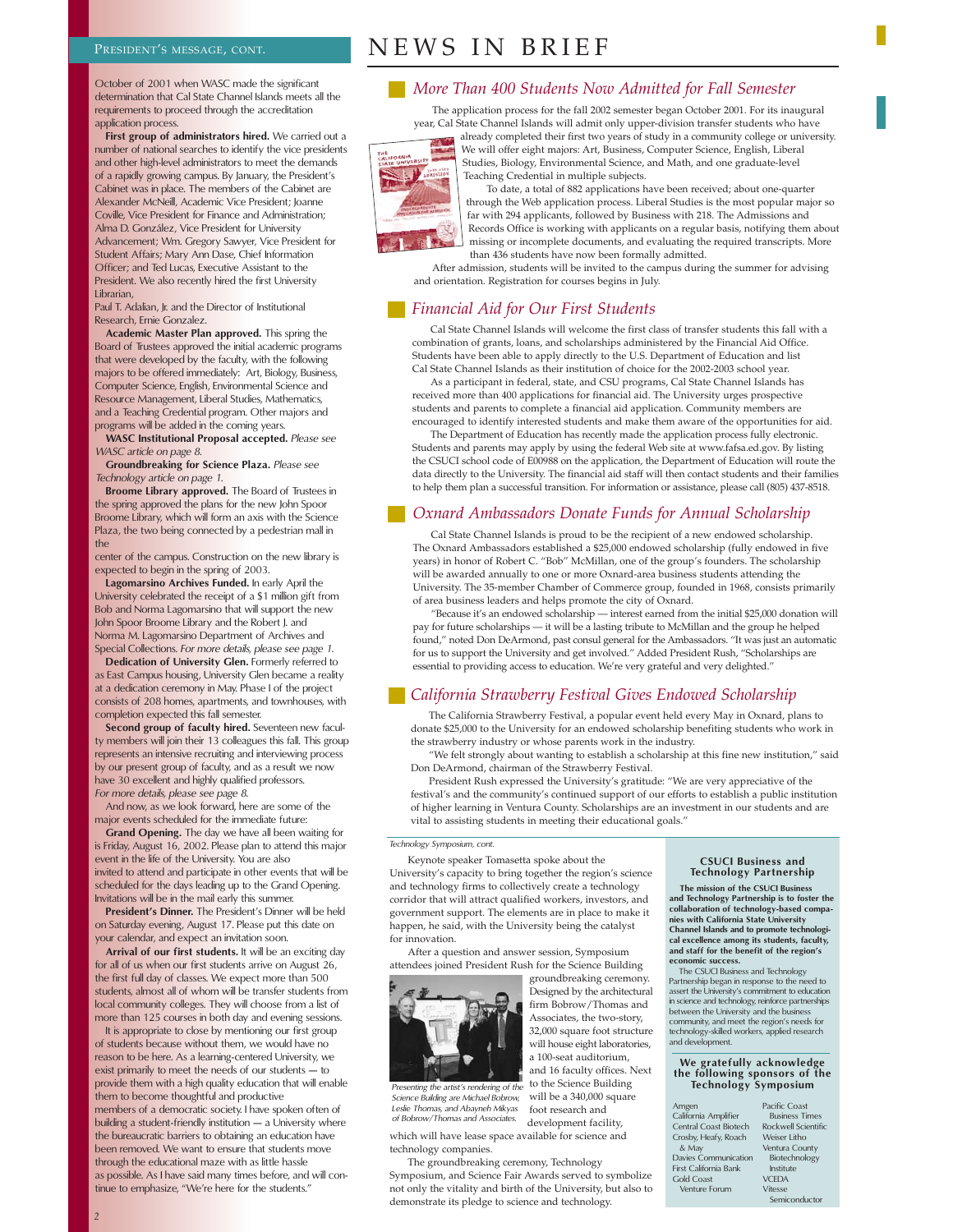## *2001 Honor Roll of Donors*

*On behalf of the faculty and staff, we gratefully acknowledge the following donors who made outright gifts in support of Cal State Channel Islands during 2001.*

#### **PLANNED AND MAJOR GIFTS:**

*Cal State Channel Islands is pleased to recognize these special members of the President's Circle who have made significant financial commitments to the creation of our new university.*

Bernard and Barbara Bobitch Mr. and Mrs. John Spoor Broome Mrs. Elissa Chissar Mrs. Dorothy Huston Mr. and Mrs. Mark Maidel Miss Ruth O'Rourke Mrs. Jessica Prescott Dorothy and Gerald Scott and Family Mrs. Margaret Wrinkle

#### **PRESIDENT'S CIRCLE MEMBERS:**

(\$1,000 or more) Beatrice Abe Moustapha and Joanie Abou-Samra Jeanne and Ronald M. Adams Eugene Andreasen and Neil Matsumori Anonymous Elizabeth Bafverfeldt Nicholas and Linda Bednarski Suzanne Berger John and Patricia Billesdon Eva Birkner Bernard and Barbara Bobitch John and Nancy Borchard Mr. and Mrs. John Spoor Broome Joe and Corinne Burdullis William and Barbara Burke Ralph and Deedee Busch Leonard and Nina M. Butler Otis and Bettina Chandler Yvon and Malinda P. Chouinard Randy and Jennifer Churchill Robert and Sally Considine Lynne Cook and Fred Weintraub Joanne Coville and Steve Stewart Milton and Heather Daily Stuart and Lucinda Daley Wayne and Barbara Davey Mario and Eileen De Los Cobos John and Linda Dullam Family George and Lisa Dutra Donald and Alexandra Dymond Handel and Carol Evans Frank and Ann Everts Norman and Martha Fahnoe Carol Fehr Geraldine FitzGerald Art Flores Dennis and Joan Gaiser Dic and Sherie Galante Pedro Garcia and Priscilla Partridge de Garcia Edward and Patti Gibbs William R. and Nancy Covarrubias Gill Gail Gius and Family John and Elizabeth Grether Edward and Lillian Hawthorne

Ruth Hemming Howard and Carol Hoover Robert and Freda Huttenback Herbert and Mona Hyman Delton and Margaret Johnson William and Elise Kearney Jacquelyn Kegley Joyce Kennedy Bob and Maggie Kildee Jeannie Kingsford .<br>Hank and Leah Lacayo Robert J. and Norma Lagomarsino Paul and Carolyn Leavens Dorothy Jue Lee Mark and Terri Lisagor Manuel and Irma Lopez S. K. Lothrop and A. Karen Romney Theodore and Judith Lucas Thomas and Barbara Malley Laura McAvoy and Sol Chooljian Margaret Meehan and Joaquin Nunez Michael and Bonnie Melody Elmont and Patricia Michaelson *In honor of Bettye & Mike Michael In honor of Marcene & Earl Jardine* Myron and Marii Miller John and Terry Milligan John and Barbara Morgan William and Andrea Mortland John and Carolynn Nicholson Mrs. Ben E. Nordman Douglas and Diane Off Edith Off Leonard and Lupe Ortiz Robert and Debi Owens Edward and Diana Paul Fletcher and Anna Pavin Zona L. Pease Thomas and Diane Petrovich Michael and Cassandra Posner Victoria and Bruno Pozzi Fred and Barbara Priebe Michael and Ann Ragen Pamela and Neil Rocklin Ryan Roof Marvin and Susan Rothman Don and Carlye Rudkin Richard R. Rush John and Patricia Salem Michael and Cathy Saliba Sue Schaefer Daniel and Andrea Schink Ira and Terry Schoenwald Mary and Charles Schwabauer Jerry and Loretta Scott John and Janna Sheehan Albert Simonds Craig Skeels Elizabeth Stacey and Peter Marien Henry and Susan Stoutz Sandra Sutphen Jane Sweetland Edward and Veronica Tagliaferri

Michael and Patricia Tagliaferri Leo and Lucy Tauber Richard and Lou Tejeda Dorcas Thille Barbara Thorpe and Ted Cartee Daniel and Jane Tolmach John and Beverly Viola Thomas and Esther Wachtell Dan and Joanne Wakelee Lynn Wan Douglas and Katherine Wilkinson Monty and Maio Winkler Marc and Cynthia Wolfsohn Stephen and Robin Woodworth Alfred and Katherine Young Wim and Johanna Zwinkels

#### **GIFTS FROM INDIVIDUALS:** (\$100 to \$999)

Anonymous James Artero Suzan Barroso *In memory of Megan Barroso* Jeffrey and Sandra Berg Mr. and Mrs. John Spoor Broome *In memory of Alan Bevan* Mike and Nancy Brucker Sterling and Elizabeth Bugg Tom and Shirley Carson Michael and Jean Ann Case Harriet Clune Robert and Linda Cohenour Ronald and Cathleen Dalzell Richard Gagne Gary and Susan Gillig Richard and Carol Hambleton Jeannette Jennett Joyce M. Kennedy *In memory of Dr. Maria Maginnis* Kenneth Lauchner Voltaire Lebron W. Andrew and Li-Mei C. Little James and Cynthia Ludwig .<br>Ronald Rose Max and Karen Stearns James Wheeler Lewis and Constance Wheeler Dick Williams William and Nancy Worthington **CORPORATE COUNCIL:**

### (\$5,000 or more)

Adelphia Bank of America City National Bank Coldwell Banker Commercial Carlsberg First California Bank Harrison Industries Los Angeles Times Lowthorp, Richards, McMillan, Miller, Conway & Templeman *In memory of Robert C. McMillan* Mid-State Bank

Mustang Marketing & Advertising Oxnard Harbor District Pacific Bell Rockwell Scientific Company Santa Barbara Bank & Trust Wells Fargo Home Mortgage

#### **SUPPORT FROM BUSINESSES & ORGANIZATIONS:** (\$100 to \$4,999)

Community Dynamics, Inc. Delta Air Lines Foundation Hansen Trust Advisory Board, UC Davis Leavens Ranches Maulhardt Industrial Center *In memory of Robert C. McMillan* Moorpark Rotary *In memory of Megan Barroso* Peace Officers Assoc. of Ventura Co. *In memory of Megan Barroso* Rotary Club of Simi Sunrise *In memory of Megan Barroso* Simi Valley Police Officers' Assoc. *In memory of Megan Barroso*

#### **GIFTS IN-KIND:**

(Non-monetary donations) CALSTART Bettina and Otis Chandler Robert Delorme Handel and Carol Evans Art Flores William Goth Werner Hirsch Peter Hockenmaier Dorothy Huston Les King Paul and Carolyn Leavens Jonathan Light Richard and Alice Matzkin Mary McCurdy-Kramer Peter and Mary Newman Ruth and John Newman Robert Norris Elizabeth Stacey and Peter Marien Dan and Joanne Wakelee *In memory of Katharine Wakelee*

#### **DONORS TO THE LAGOMARSINO ARCHIVES:**

Fugro West Inc. Joyce M. Kennedy Robert J. and Norma Lagomarsino Michael Long Mid-State Bank Ted and Laurie Shelton James R. Youngson

*Cal State Channel Islands would also like to thank those who participated in and contributed to our special* 

### **Support CSUCI and Be a Part of History by Becoming a Member of the CSUCI Honorary Alumni**

Be a part of the historic events at Cal State Channel Islands by becoming a Founding Member of the CSUCI Honorary Alumni and receive the inaugural CSUCI Honorary Alumni window decal as our gift to you.

The mission of the CSUCI Honorary Alumni is to foster a spirit of loyalty and camaraderie, and to serve and unite supporters for the purpose of advancing the interests of the University and its students.

#### **An Annual Individual Membership is only \$10!**

Please use the envelope provided to become a Founding Member to welcome our incoming students and to be a part of our vision.

### *Amgen Donates Science Equipment and Supplies*

In March, Amgen donated more than \$75,000 in science equipment and supplies to the University. The used equipment — recently retired, yet nearly new machinery, cabinets, and materials — will be used in Science courses taught at the University, particularly Biology.

Amgen opened its warehouses to CSUCI, providing Immunology and Biology Professor Ching-Hua Wang, Chemistry Professor Philip Hampton, and Biology Professor Louise Lutze-Mann the opportunity to personally select equipment and materials most relevant to the needs of CSUCI Science students. Many of the items donated are in excellent condition, Wang said, and will be useful for many years.

In addition to the durable equipment, the donated supplies will play a critical role in helping students and the University defray the cost of Science courses. For instance, among the items provided are many lab coats. Typically, students purchase their own lab coat for use in class, but now students will be able to use the money they would have spent on the garment for other much-needed items.

Professor Wang said that the University is extremely thankful for Amgen's gift. "We are so grateful for this donation. We certainly appreciate this kind of support." She added that because students in Science programs are required do some type of service learning or hands-on project — which demands lab time, supplies, and equipment — Amgen's donation will be especially useful to the students.

"Many of our students will have limited resources, so any costs that the University can absorb for the students will be most helpful," noted Professor Wang. "It's all for the students."